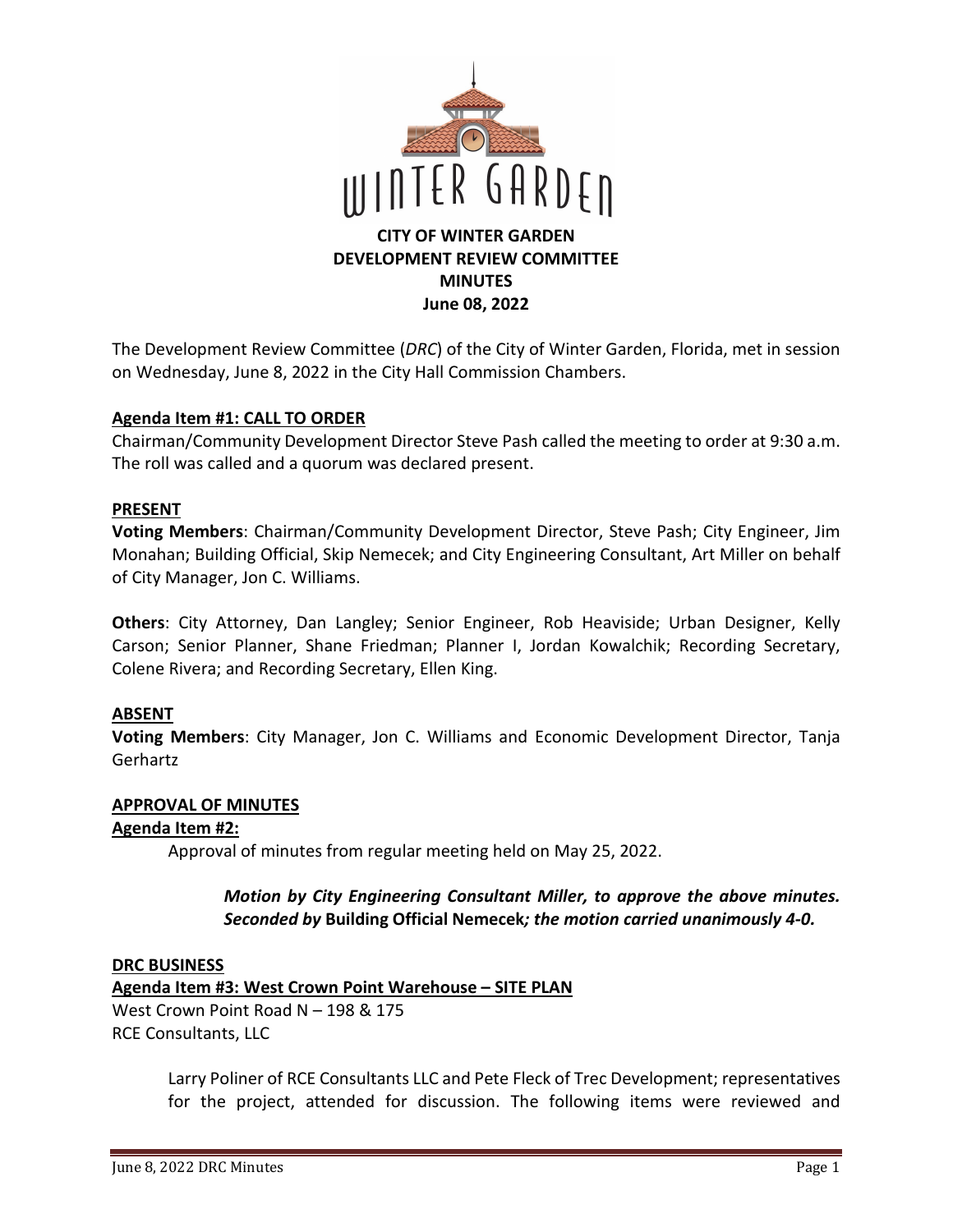discussed:

### **ENGINEERING:**

*7. Geotechnical Data:* 

*a. Provide updated report from Yovaish Engineering for the site to support the underground exfiltration system (previous report was from 2018). The soil borings note peat (muck) and organics as well as clayey soils and a high estimated seasonal water table that is not conducive to an underground exfiltration system (see above).* Applicant will need to provide these details in next submittal.

#### **PLANNING:**

- *14. Repeat comment: Landscape buffers are missing along the project boundary and building perimeter. Landscaping shall adhere to the requirements of Chapter 118, Article X, Division 3. – Landscape Design Standards. Plans are required to be signed & sealed by a Landscape Architect. Irrigation plans are also required.* Applicants will need to provide landscaping buffer details on the plans. Applicants will comply.
- *15. The minimum front building setback in C-2 (Arterial Commercial District) is 40 feet. The proposed site plan is showing a front setback of 10 feet from the public right-of-way. This will require a variance approval.* The applicant will need to submit revised plans with a 40' setback and will have to apply for a variance. Applicants understood.

*Motion by City Engineer Monahan to have the applicate revise and resubmit the site plan for another full DRC review cycle. City Engineering Consultant Miller, seconded; the motion carried unanimously 4-0.* 

## **Agenda Item #4: Winter Garden Grove – SITE PLAN**

Colonial Drive W - 14909 RCE Consultants, LLC

> Larry Poliner of RCE Consultants LLC and Daljit Chall of Winter Garden Associates, LLC; representative for the project, attended for discussion. The following items were reviewed and discussed:

#### **ENGINEERING**

- *1. The Planning Department shall review and approve proposed uses/zoning, setbacks, parking, landscaping, buffering, lighting, and signage requirements including C-2 zoning*  requirements. Maximum impervious surface for C-2 zoning is 70% (74.8% shown). Applicant proposed impervious area options, and will submit a plan for staff review. Pavers will not count toward impervious calculations.
- *7. All utilities shall conform to Chapter 78 of the City Code. Impact fees will be required for any utility connections and shall be paid prior to issuance of building permit and City execution of FDEP permit applications. The site shall be served by City water, sewer and reuse. All utilities required for the development shall be run to the site at the Developer's expense, including potable water, reclaimed water and sanitary sewer.* **Applicant**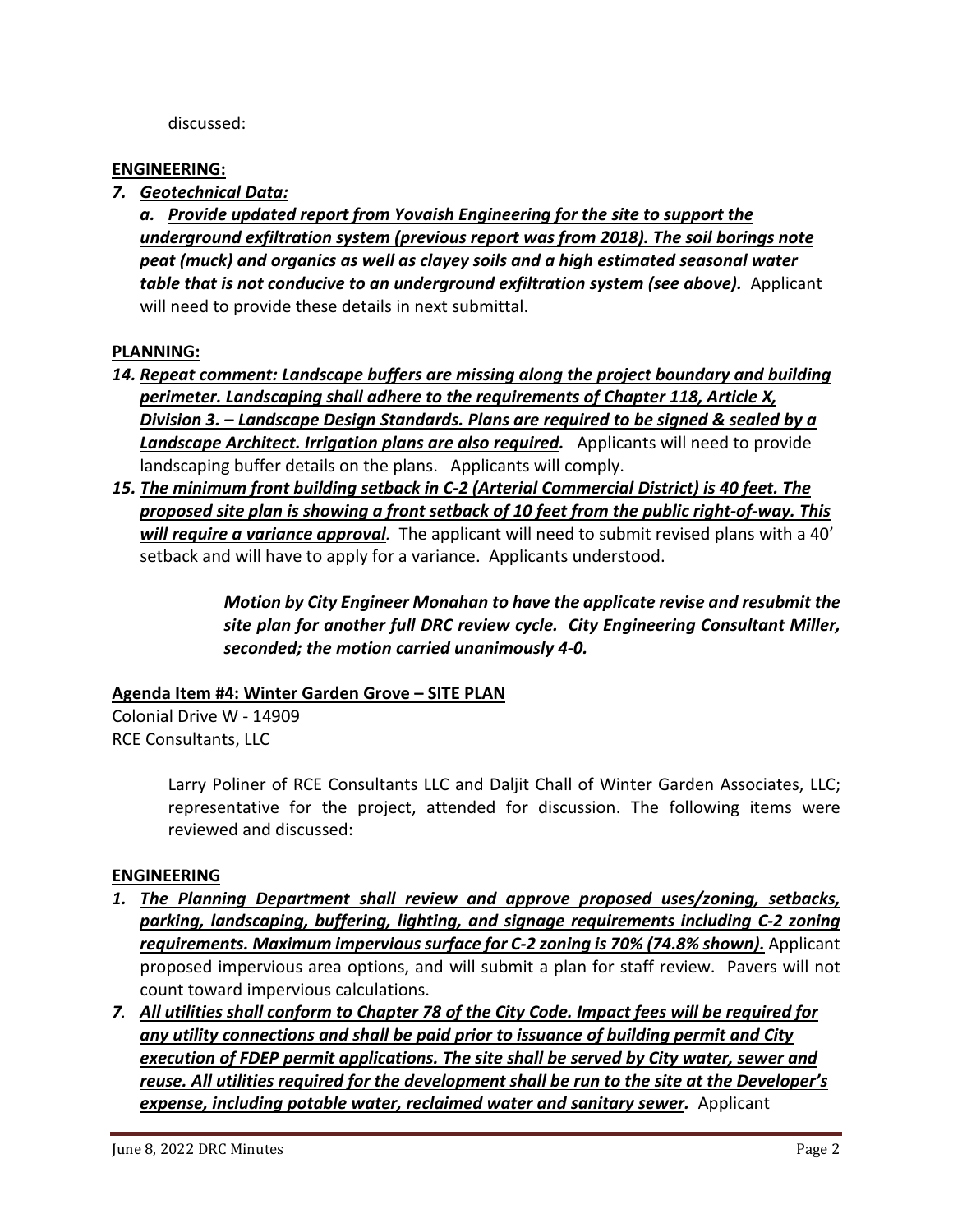questioned the Utility Easement permit of the neighboring property. City staff requested that applicant submit the easement detail on the project property site.

- *8.* **Sheet C-5 Grading & Drainage Plan:** 
	- *b. Maximum impervious surface for C-2 zoning is 70% (74.8% shown).*Maximum impervious surface was discussed under Engineering comment #1 but City staff stated that pavers will not be allowed. Applicant understood.
	- *e. No proposed stormwater treatment system is shown. A drainage outfall for this site was provided with the Brandy Creek plat, located between Lots 15 & 16 immediately to the north, including a pipe that directly discharges to Lake Brandy (outfall not shown on the survey or plans)*. Stormwater and drainage were discussed during meeting. Concerns were discussed that the details for this specific project need to be submitted. Applicants were asked to provide details for staff to re-review the calculations. Applicant will need to submit the drainage easement for this site for staff review.

# **PLANNING**

- *17. Side and rear buffers adjoining noncommercial or residential parcels, churches or institutional uses shall also require a six-foot masonry wall in addition to the minimum ten-foot wide landscape buffer requirement. Please provide the wall detail***.** Applicant discussed the project site being higher than the neighboring residential properties. This is a concern that will need to be addressed with buffering, etc. This will be discussed in an additional meeting.
- *24. Please review Sec. 118-1501 for additional requirements regarding development of this size. This includes an increased setback to adjacent residential and additional pedestrian enhancements.* Staff discussed the need to add a buffer to the neighboring community. An additional meeting will be arranged to discuss this in more detail.
- 29. Please provide a Traffic Impact Analysis methodology for review. Staff clarified that applicant will need to provide a Traffic Impact Analysis methodology.

*Motion by City Engineer Monahan to have the applicant revise and resubmit the site plan for another full DRC review cycle.* **Building Official Nemecek***, seconded; the motion carried unanimously 4-0.* 

# **Agenda Item #5: Winter Garden Self Storage – FINAL PLAT**

Beard Road – 1577 & 894 Klima Weeks Civil Engineering, Inc.

> Selby Weeks of Klima Weeks Civil Engineering, Inc and Phillip Hollis of Flagship Companies Group; representatives for the project, attended for discussion. The following items were reviewed and discussed:

## **ENGINEERING**

*6. Performance Bond: The improvements are not completed (C of C not issued). A Performance bond or letter of credit in the amount of 120% of the cost of all incomplete*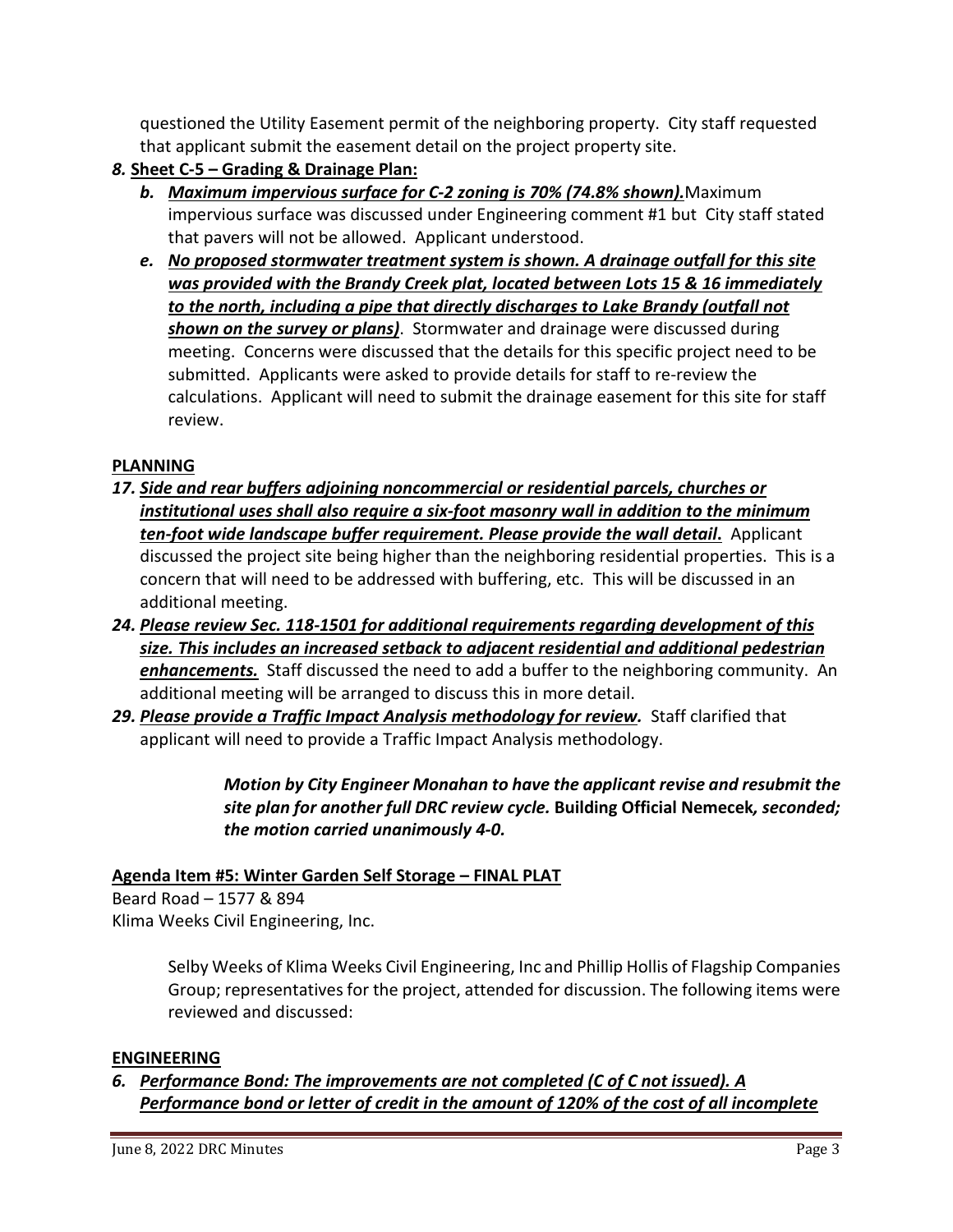*improvements shall be provided to the City, based on the Design Engineer's certification and executed construction contract (final pay application). Performance Bond/LOC amount shall include cost of street lighting from Duke Energy (if not already paid or installed); street and regulatory signs, final lift of asphalt, required landscaping, walls, amenities, etc. City Attorney shall approve the form of the bond or letter of credit prior to final plat recording.* 

*Based on the Design Engineer's certification of construction costs of \$[153,753.00](https://153,753.00) the performance bond shall be \$[184,503.60,](https://184,503.60) representing 120% of the cost (unless C of C is issued prior to final plat approval***).** Applicant gave an update on status of Performance Bond.

**7.** *Maintenance Bond: A maintenance bond or letter of credit is required in the amount of 20% of the cost of the improvements and shall comply with the City's ordinance concerning duration. This item can be delayed until the improvements have been installed as a condition of issuing the Certificate of Completion.* 

*Based on the Design Engineer's certification of construction costs of \$[153,753.00](https://153,753.00) the maintenance bond shall be [\\$30,750.60,](https://30,750.60) representing 20% of the cost***.** Applicant gave update on status of Maintenance Bond and this will be completed soon.

## **CITY SURVEYOR COMMENTS**

- **15.** *Please refer to the memo dated June 6, 2022, for City Surveyor comments Sheet 1* 
	- *1. In the plat dedication it states that each entity owns a portion of the lands being platted. Who owns the other portion of each lot***?** Applicant noted that the owner of Lot 1 is Flagship Companies Group and Lot 2 is Denmark. City staff will review.

## *Sheet 2*

*2. No preliminary plans, construction plans for developing the subject property, was provided for review. Therefore, a determination of easements or any additional stipulations required for this property could not be determined.* City staff will submit project plans to the Surveyor for review.

*Note: As to the previous comment regarding the existence of wetlands on the property, the City will need to make the final decision as to address whether there is a need for a conservation easement.* City staff stated there is not a need for an easement.

*Motion by City Engineer Monahan to have the applicate revise and resubmit the site plan for staff review only. City Engineering Consultant Miller, seconded; the motion carried unanimously 4-0.* 

#### **ADJOURNMENT**